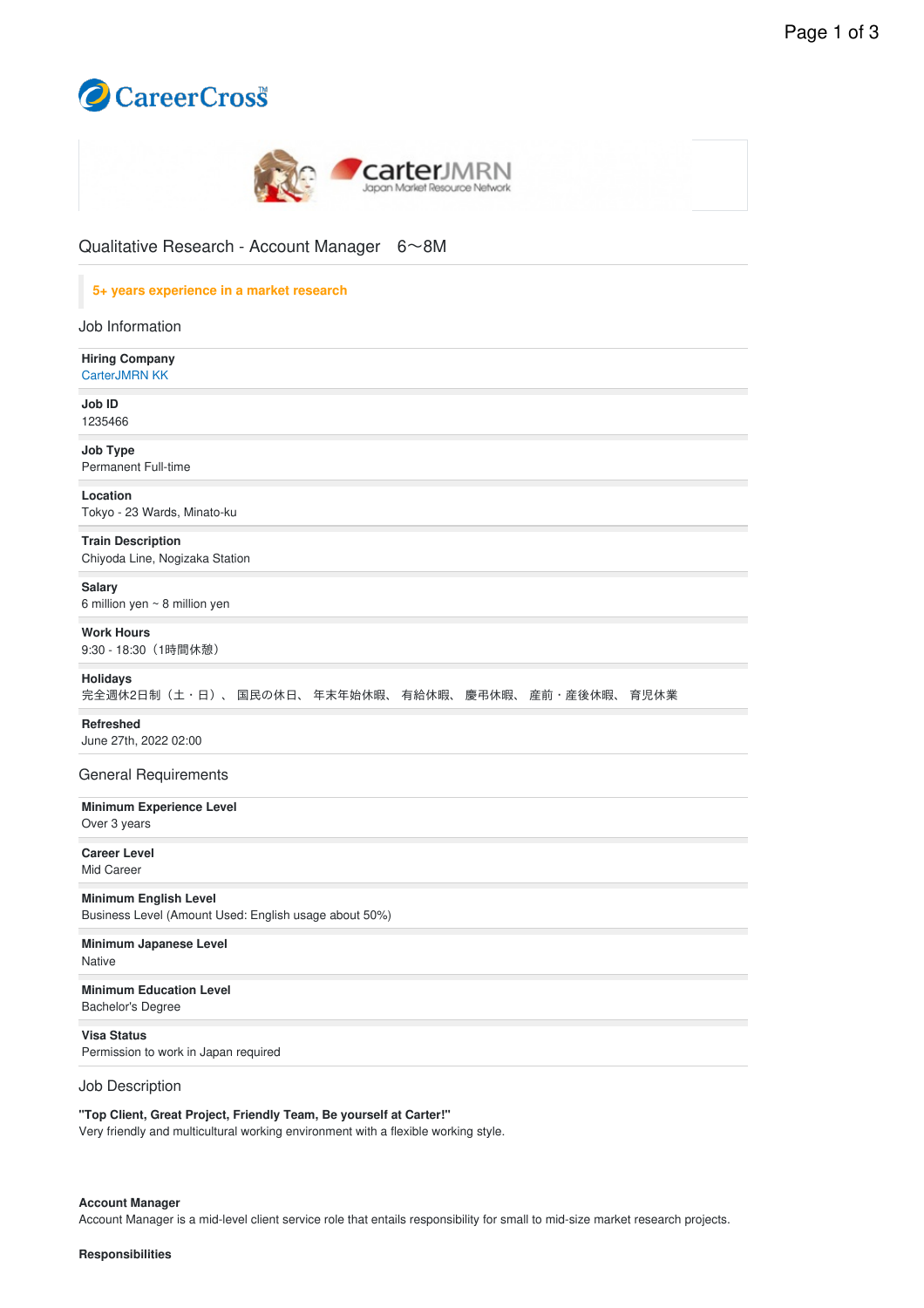- Building and maintaining client relationships
- Qualitative research project management
- Respondent interviewing and moderation (depth interviews and focus groups)
- Report writing and presentation
- Starting to take a leader role within the business and mentoring others

#### 【**Location**】**Tokyo**, Japan

3-mins walk from Nogizaka Station on the Chiyoda Line 10-mins walk from Roppongi Station on the Hibiya/Oedo Line

■ Job Information

【Job Type】**Permanent**

## 【Salary】**6 Million** 〜**8 Million yen**

Experience and ability will be taken into consideration.

There will be a trial period of 3 months (there will be no difference in salary or treatment during this period).

#### 【**Benefits and Allowances**】

- Salary increase-review once a year
- All transportation expenses paid
- Full social insurance
- External training expenses covered
- Company events and trips

## 【**Work Hours**】

#### 9:30 - 18:30 (1 hour break)

Flexible working hour according to projects if needed

## 【**Holidays**】

- Full weekends off (Saturday and Sunday)
- National holidays
- New Year vacations
- Paid vacations
- Congratulation or condolence leave
- Leave before and after childbirth
- Childcare leave

## Required Skills

#### 【**Required Skills**】 **Qualifications**

- University degree
- Bingual in English and Japanese
- Native or N1 level Japanese
- 5+ years experience in a market research agency
- Interviewing and moderation experience

## 【**Career Path**】

You will work with the team leading by the Senior Client Service Director. After you fulfilled the role of the initial position, you will become Senior Account Manager, following to Client Service Director position.

## Company Description

## **CarterJMRN is a Japan-Based Market Research Agency**

#### **We use consumer understanding to guide global brands on their journey to success in Japan.**

At Carter, we lay the foundation for our clients' marketing activities in Japan, including market entry, with innovative consumer empathy methods that cover the gamut of immersive, qualitative and quantitative approaches. These include cultural analysis and semiotics, trend watching, secondary desk research, depth interviews, ethnography, usability tests, focus groups and all quantitative survey methods.